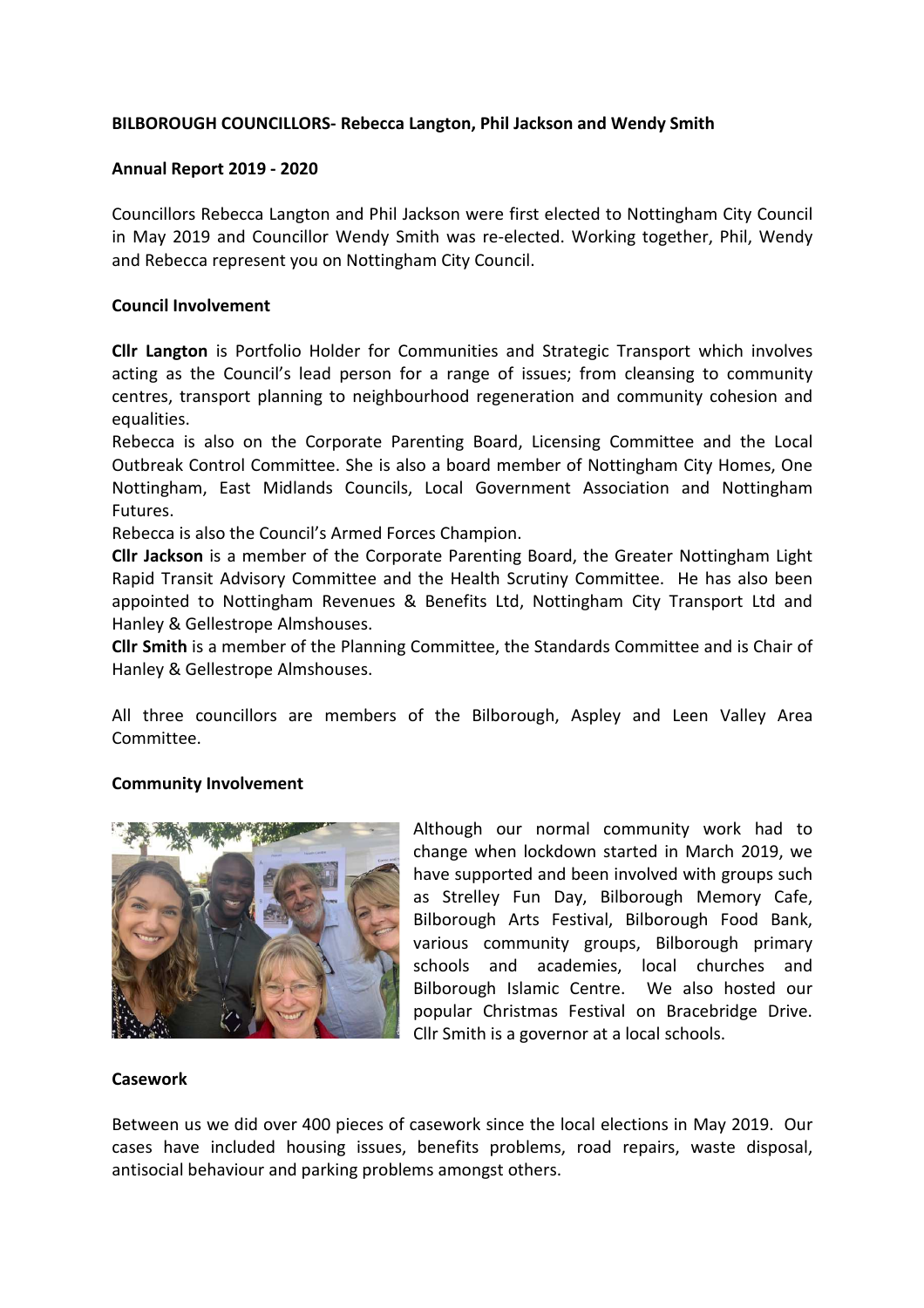## **Training**

As new councillors, Rebecca and Phil did training in safeguarding, GDPR and Local Government finance.

Rebecca did training on Licensing and Regulatory Appeals as a member of the Licensing Committee and training as Armed Forces Champion and as a Hate Crime Champion. This year Rebecca has also completed the 'Next Generation' training programme run by the Local Government Association.

We all had training on the housing allocations policy, social media, Small Steps Big Changes and corporate parenting.

### **Ward Work**

We did a monthly ward walk in different parts of the ward. Councillors, council officers, Nottingham City Homes and Community Protection invited residents to accompany them on an inspection of the area to highlight any issues. We have tried to follow up on issues that were raised with us on these ward walks.

We took part in our monthly Neighbourhood Action Team (NAT) meetings, where we received reports from the police, Community Protection, the Fire and Rescue Service and any other organisations which have been working in Bilborough.

Other work we have done in the ward included:

- Held weekly surgeries at Bilborough Library (until lockdown began)
- Supported a major project on Bracebridge Drive to install new benches, repair and relay paving, install planters and make new signs for Bilborough Library.
- Supported the construction of a new path to Bilborough Library, making it easier for disabled people to access it.
- Supported environmental improvements throughout the ward
- Held clean-up sessions
- Supported the construction of a new path for residents of Stanwick Close, enabling them to walk safely on Bilborough Park
- Approved road safety improvements, including double yellow lines at various junctions.
- Approved improvements to local parks
- Held regular advice surgeries at Bilborough library

We have given financial assistance to these groups and projects:

- Bilborough Community Association
- After school club at St Margaret's